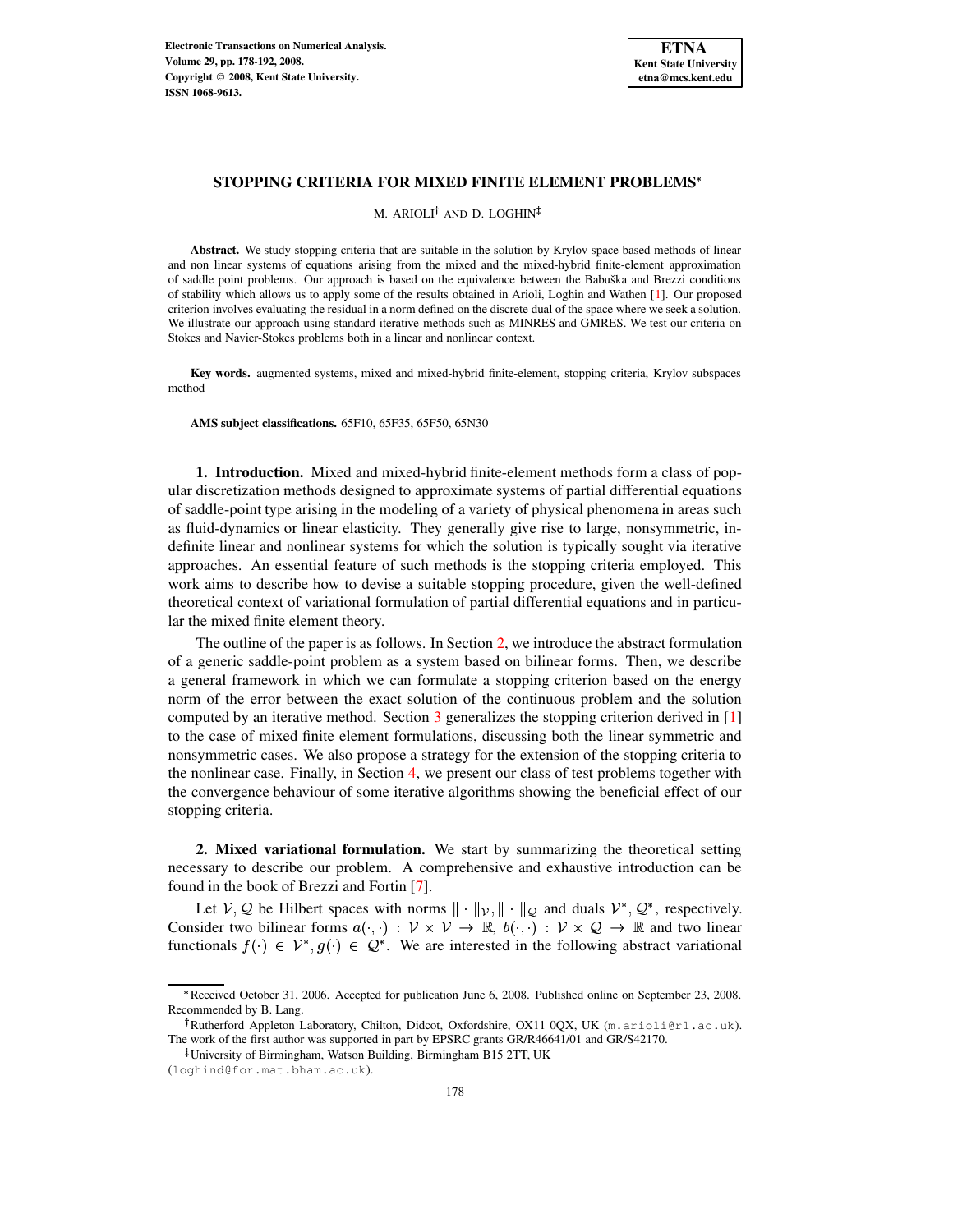formulation

$$
(\mathcal{SP}) \left\{ \begin{array}{l} \text{Find } (u, p) \in \mathcal{V} \times \mathcal{Q} \text{ such that for all } (v, q) \in \mathcal{V} \times \mathcal{Q} \\ a(u, v) + b(v, p) = f(v), \\ b(u, q) = g(q). \end{array} \right.
$$

In the nonlinear case the bilinear form  $a(\cdot, \cdot)$  is replaced by the nonlinear operator  $F: \mathcal{V} \to$  $\mathcal{V}^*$ , as, for example, in the Navier-Stokes case. The variational formulation in this case reads

$$
(\mathcal{NSP}) \left\{ \begin{array}{l} \text{Find } (u, p) \in \mathcal{V} \times \mathcal{Q} \text{ such that for all } (v, q) \in \mathcal{V} \times \mathcal{Q} \\ \langle F(u), v \rangle_{(\mathcal{V}^*, \mathcal{V})} + b(v, p) = f(v), \\ b(u, q) = g(q). \end{array} \right.
$$

Following [\[17\]](#page-14-0), [\[13\]](#page-13-2), and [\[27\]](#page-14-1), we introduce the Hilbert space  $\mathcal{H} = \mathcal{V} \times \mathcal{Q}$  with the norm graph:

$$
\left\{\n\begin{array}{rcl}\n\mathcal{H} \ni \mathfrak{w} & = & (v, q) \\
\|\mathfrak{w}\|_{\mathcal{H}}^2 & = & \|v\|_{\mathcal{V}}^2 + \|q\|_{\mathcal{Q}}^2,\n\end{array}\n\right.
$$

the bilinear form  $\mathfrak{K} : \mathcal{H} \times \mathcal{H} \to \mathbb{R}$  and the linear functional  $\mathfrak{f} : \mathcal{H} \to \mathbb{R}, \ \mathfrak{f} \in \mathcal{H}^*$ :

<span id="page-1-3"></span>(2.1) 
$$
\mathfrak{K}(u, p; v, q) = a(u, v) + b(v, p) + b(u, q), \n\mathfrak{f}(v, q) = f(v) + g(q),
$$

where we equip  $\mathcal{H}^*$  with the norm  $\|\cdot\|_{\mathcal{H}^*}$  given by

<span id="page-1-0"></span>
$$
\|f\|_{\mathcal{H}^*}^2 = \|f\|_{\mathcal{V}^*}^2 + \|g\|_{\mathcal{Q}^*}^2.
$$

Problem  $\mathcal{SP}$  can be reformulated as

(2.2) 
$$
\begin{cases} \text{Find } u \in \mathcal{H} \text{ such that for all } \mathfrak{v} \in \mathcal{H} \\ \mathfrak{K}(\mathfrak{u}, \mathfrak{v}) = \mathfrak{f}(\mathfrak{v}). \end{cases}
$$

Existence and uniqueness of solutions to problems of type [\(2.2\)](#page-1-0) is guaranteed provided the following conditions hold for all  $v, w \in \mathcal{H}$ 

$$
\mathfrak{K}(\mathfrak{w},\mathfrak{v}) \leq C_1 \|\mathfrak{w}\|_{\mathcal{H}} \|\mathfrak{v}\|_{\mathcal{H}},
$$

<span id="page-1-2"></span><span id="page-1-1"></span> $\sim$ 

(2.3b) 
$$
\sup_{\mathfrak{v}\in\mathcal{H}\setminus\{0\}}\frac{\mathfrak{K}(\mathfrak{w},\mathfrak{v})}{\|\mathfrak{v}\|_{\mathcal{H}}} \geq C_2\|\mathfrak{w}\|_{\mathcal{H}},
$$

(2.3c) 
$$
\sup_{\mathfrak{w}\in\mathcal{H}\backslash\{0\}}\frac{\mathfrak{K}(\mathfrak{w},\mathfrak{v})}{\|\mathfrak{w}\|_{\mathcal{H}}} \geq C_2\|\mathfrak{v}\|_{\mathcal{H}};
$$

for some positive constants  $C_1, C_2$ .

REMARK 2.1. Requirements  $(2.3)$  are known as the Babuška conditions and can be shown to be equivalent to the Brezzi conditions which essentially are (i) continuity conditions (of type  $(2.3a)$ ) on  $a(\cdot, \cdot), b(\cdot, \cdot)$ , (ii) a condition of type  $(2.3b)$  for  $b(\cdot, \cdot)$  and (iii) a coercivity condition on  $a(\cdot, \cdot)$  [\[27,](#page-14-1) [13\]](#page-13-2). In the following we find it convenient to work with the Babuška conditions.

Consider now the finite dimensional spaces  $\mathcal{V}_h \subset \mathcal{V}$  and  $\mathcal{Q}_h \subset \mathcal{Q}$  with bases  $\{\psi_i\}_{1 \leq i \leq n}$ and  $\{\phi_k\}_{1 \leq k \leq m}$ , respectively. Moreover, we denote by  $\mathcal{H}_h$  and its dual  $\mathcal{H}_h^*$  the spaces

$$
\mathcal{H}_h = \mathcal{V}_h \times \mathcal{Q}_h, \quad \mathcal{H}_h^* = \mathcal{V}_h^* \times \mathcal{Q}_h^*.
$$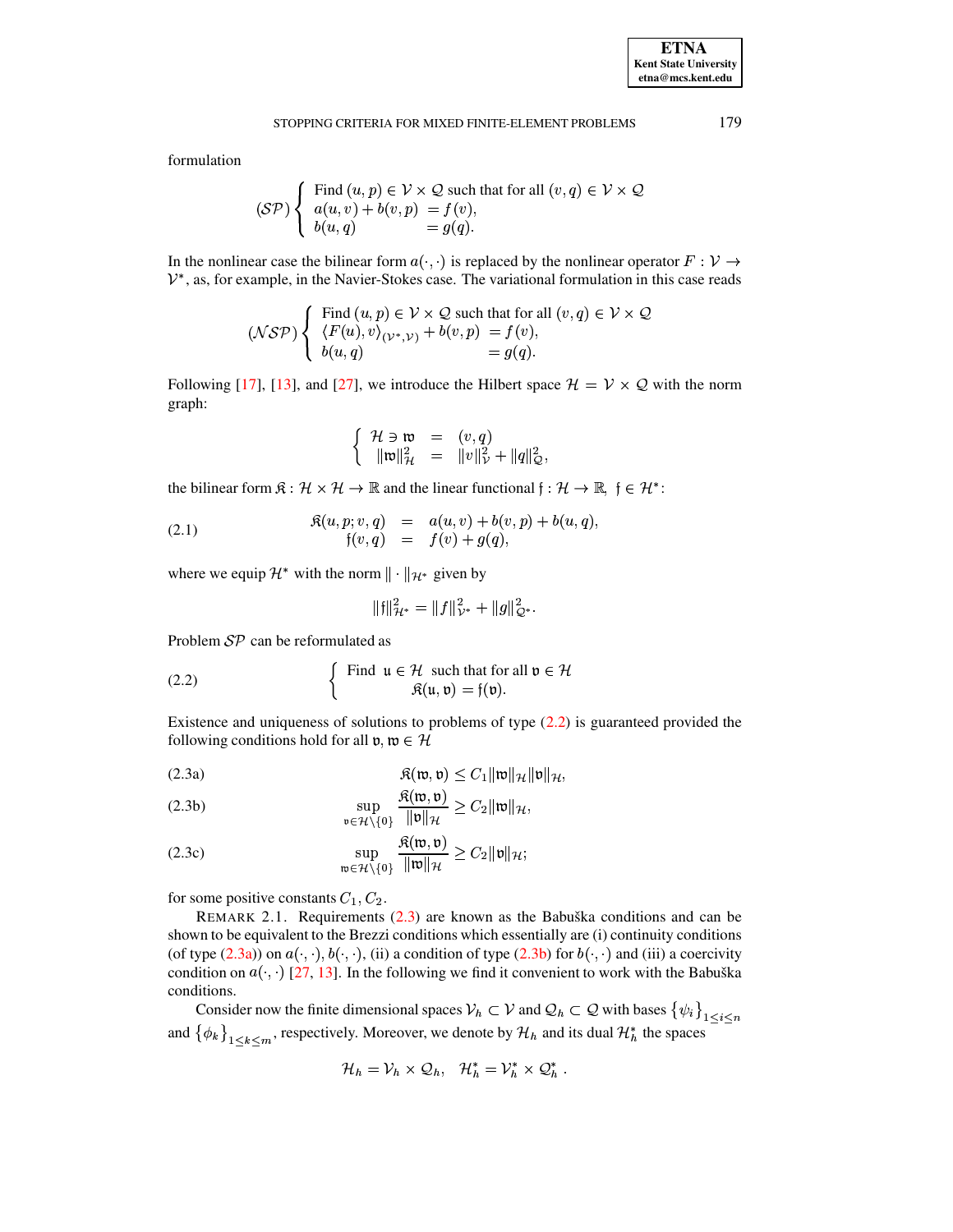Variational formulation [\(2.2\)](#page-1-0) restricted to the finite dimensional space  $\mathcal{H}_h$  reads

<span id="page-2-1"></span>(2.4) 
$$
\begin{cases} \text{Find } \mathfrak{u}_h \in \mathcal{H}_h \text{ such that for all } \mathfrak{v}_h \in \mathcal{H}_h \\ \mathfrak{K}_h(\mathfrak{u}_h, \mathfrak{v}_h) = \mathfrak{f}_h(\mathfrak{v}_h). \end{cases}
$$

where  $\mathfrak{K}_h(\cdot, \cdot)$  is a bilinear form on  $\mathcal{H}_h \times \mathcal{H}_h$  and  $f_h(\cdot)$  is a continuous linear form on  $\mathcal{H}_h$ .

In the following we assume that the Babuška conditions  $(2.3)$  hold for the bilinear form  $\mathcal{R}_h(\cdot, \cdot)$ . This allows us to derive the *a priori* error estimate (see for example [\[3\]](#page-13-3))

(2.5) 
$$
\|u - u_h\|_{\mathcal{H}} \leq \left(1 + \frac{C_1}{C_2}\right) \min_{v_h \in V_h} \|u - v_h\|_{\mathcal{H}}.
$$

REMARK 2.2. We shall be assuming that the variational formulations introduced above are weak formulations of a system of partial differential equations defined on some open subset  $\Omega$  of  $\mathbb{R}^d$ . Then the Hilbert spaces are spaces of real-valued functions defined on  $\Omega$ , while  $V_h$ ,  $\mathcal{Q}_h$  are finite element spaces, spanned by basis functions defined on a subdivision  $\Omega_h$  of  $\Omega$ . Replacing  $\mathfrak{v}_h$  by the interpolant of  $\mathfrak{u}$  on  $\Omega_h$  in [\(2.5\)](#page-2-0) and using standard interpolation error estimates we can derive a priori bounds of the form

<span id="page-2-0"></span>
$$
\|\mathfrak{u}-\mathfrak{u}_h\|_{\mathcal{H}}\leq C(\mathfrak{u})C(h),
$$

which are very useful in guiding our approach to designing stopping criteria.

For the choice  $(2.1)$ , the weak formulation  $(2.4)$  gives rise to a linear system of equations

$$
K\mathbf{u}=\mathbf{f},
$$

where  $\mathbf{f}_i = f(\psi_i), i = 1 \dots n$ ,  $\mathbf{f}_{n+k} = g(\phi_k), k = 1 \dots m$  and the matrix K has the 2-by-2 block structure

$$
K=\left(\begin{array}{cc}A&B^T\\B&0\end{array}\right)
$$

with

$$
A_{ij} = a(\psi_j, \psi_i), \quad B_{kj} = b(\psi_j, \phi_k), \quad i, j = 1 \cdots n, k = 1 \cdots m.
$$

Let us examine the discrete setting further. Note first that there is an isomorphism  $\Pi_h$  between  $\mathbb{R}^{n+m}$  and  $\mathcal{H}_h$  defined via

$$
\Pi_h \mathbf{w} = \Pi_h \left( \begin{array}{c} \mathbf{v} \\ \mathbf{q} \end{array} \right) = \left( \begin{array}{c} \sum_{j=1}^n \mathbf{v}_i \psi_i \\ \sum_{j=1}^m \mathbf{q}_j \phi_j \end{array} \right) = \left( \begin{array}{c} v_h \\ q_h \end{array} \right) = \mathfrak{w}_h.
$$

In particular, since

$$
||v_h||^2_{\mathcal{V}_h} = \mathbf{v}^T V \mathbf{v} = ||\mathbf{v}||^2_V, \quad ||q_h||^2_{\mathcal{Q}_h} = \mathbf{q}^T Q \mathbf{q} = ||\mathbf{q}||^2_Q,
$$

where  $V \in \mathbb{R}^{n \times n}$  and  $Q \in \mathbb{R}^{m \times m}$ , the finite dimensional Hilbert spaces  $(\mathcal{V}_h, \|\cdot\|_{\mathcal{V}_h})$ ,  $(Q_h, \|\cdot\|_{Q_h})$  are represented, respectively, by  $(\mathbb{R}^n, \|\cdot\|_V)$ ,  $(\mathbb{R}^m, \|\cdot\|_Q)$ . Therefore, the space  $\mathcal{H}_h$  can be represented by  $\mathbb{R}^{n+m}$  with norm  $\|\cdot\|_H$  where  $H \in \mathbb{R}^{(n+m)\times (n+m)}$  is given by

$$
H = \left[ \begin{array}{cc} V & 0 \\ 0 & Q \end{array} \right].
$$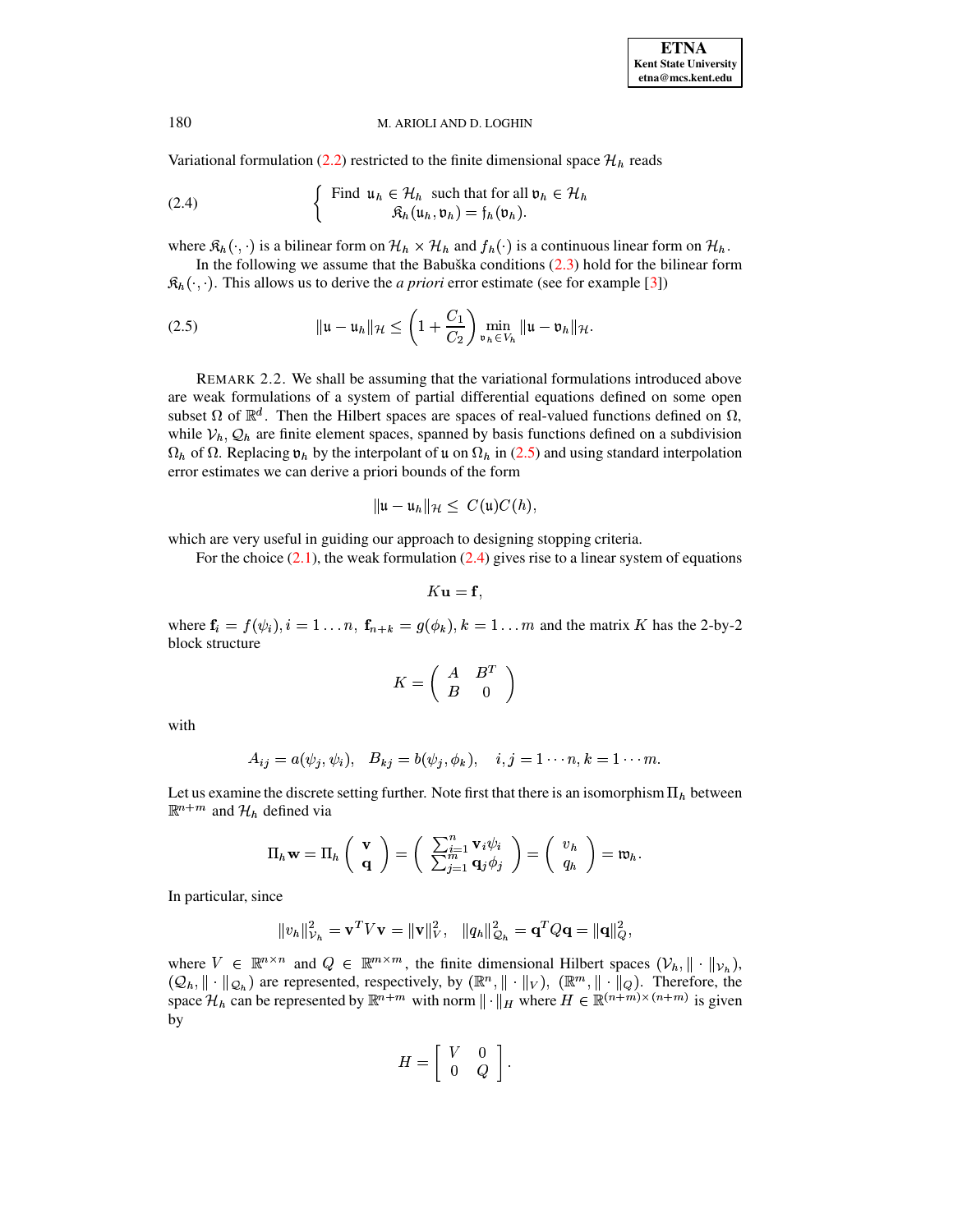#### **ETNA Kent State University etna@mcs.kent.edu**

#### STOPPING CRITERIA FOR MIXED FINITE-ELEMENT PROBLEMS 181

The dual space  $\mathcal{H}_h^*$  can be shown to be represented by  $\mathbb{R}^{n+m}$  with norm  $\|\cdot\|_{H^{-1}}$ .

Finally, we have the following discrete representation

<span id="page-3-1"></span>
$$
\mathfrak{K}_h(\mathfrak{u}_h, \mathfrak{v}_h) = \mathbf{v}^T K \mathbf{u} \quad \forall \mathfrak{u}_h, \mathfrak{v}_h \in \mathcal{H}_h,
$$

which allows us to write the continuous stability conditions  $(2.3)$  as

(2.6a) 
$$
\max_{\mathbf{w}\in\mathbb{R}^{n+m}\setminus\{\mathbf{0}\}}\max_{\mathbf{v}\in\mathbb{R}^{n+m}\setminus\{\mathbf{0}\}}\frac{\mathbf{w}^TK\mathbf{v}}{\|\mathbf{w}\|_H\|\mathbf{v}\|_H}\leq C_1,
$$

(2.6b) 
$$
\min_{\mathbf{w}\in\mathbb{R}^{n+m}\setminus\{\mathbf{0}\}}\max_{\mathbf{v}\in\mathbb{R}^{n+m}\setminus\{\mathbf{0}\}}\frac{\mathbf{w}^TK\mathbf{v}}{\|\mathbf{w}\|_H\|\mathbf{v}\|_H}\geq C_2,
$$

which is equivalent to uniform conditioning of  $K$  with respect to the norm induced by  $H$ :

$$
||K||_{H,H^{-1}} \leq C_1, \quad ||K^{-1}||_{H^{-1},H} \leq C_2^{-1},
$$

or,  $\kappa_H(K) \leq C_1/C_2$ . We point out that both  $C_1$  and  $C_2$  are constants independent of h and, thus, independent of  $n$  and  $m$ .

<span id="page-3-3"></span><span id="page-3-0"></span>**3. Stopping criteria.** Conditions [\(2.6\)](#page-3-1) are sufficient for the main theorem in [\[1\]](#page-13-0) to apply:

THEOREM 3.1. Let  $\bf{u}$  be the solution of the weak formulation [\(2.2\)](#page-1-0) and let  $\bf{u}, \bf{u}_h = \Pi_h \bf{u}$ *satisfy*

$$
K\mathbf{u} = \mathbf{f}; \quad \frac{\|\mathbf{u} - \mathbf{u}_h\|_{\mathcal{H}}}{\|\mathbf{u}_h\|_{\mathcal{H}}} \le C(h).
$$

*Then*  $\tilde{\mathfrak{u}}_h = \Pi_h \tilde{\mathfrak{u}}$  *satisfies* 

$$
\frac{\|\mathfrak{u} - \tilde{\mathfrak{u}}_h\|_{\mathcal{H}}}{\|\tilde{\mathfrak{u}}_h\|_{\mathcal{H}}} \leq \tilde{C}(h) = O(C(h)),
$$

<span id="page-3-2"></span>*if*

(3.1) 
$$
\frac{\|\mathbf{f} - K\tilde{\mathbf{u}}\|_{H^{-1}}}{\|\tilde{\mathbf{u}}\|_{H}} \leq \eta C(h) C_2,
$$

*for some*  $\eta \in (0,1)$ .

REMARK 3.1. This result means that one may replace the finite element solution  $\mathfrak{u}_h$ by an approximation  $\tilde{u}_h$  constructed by an iterative method provided the  $H^{-1}$ -norm of the residual  $\mathbf{r} = \mathbf{f} - K\tilde{\mathbf{u}}$  is of the same order as the finite element error.

In the following, we consider in greater detail the application of the above criterion to saddle-point systems, both in a linear and nonlinear setting.

**3.1. The linear case.** Unlike the positive-definite case considered in [\[1\]](#page-13-0), there is no obvious solution, or iterative method, that would allow for the approximation of  $||\mathbf{r}||_{H^{-1}}$  in an indefinite context. In fact, it appears that this may have to be computed by solving a linear system with coefficient matrix  $H$ . Fortunately, this is a procedure that is included already in some preconditioned iterative methods.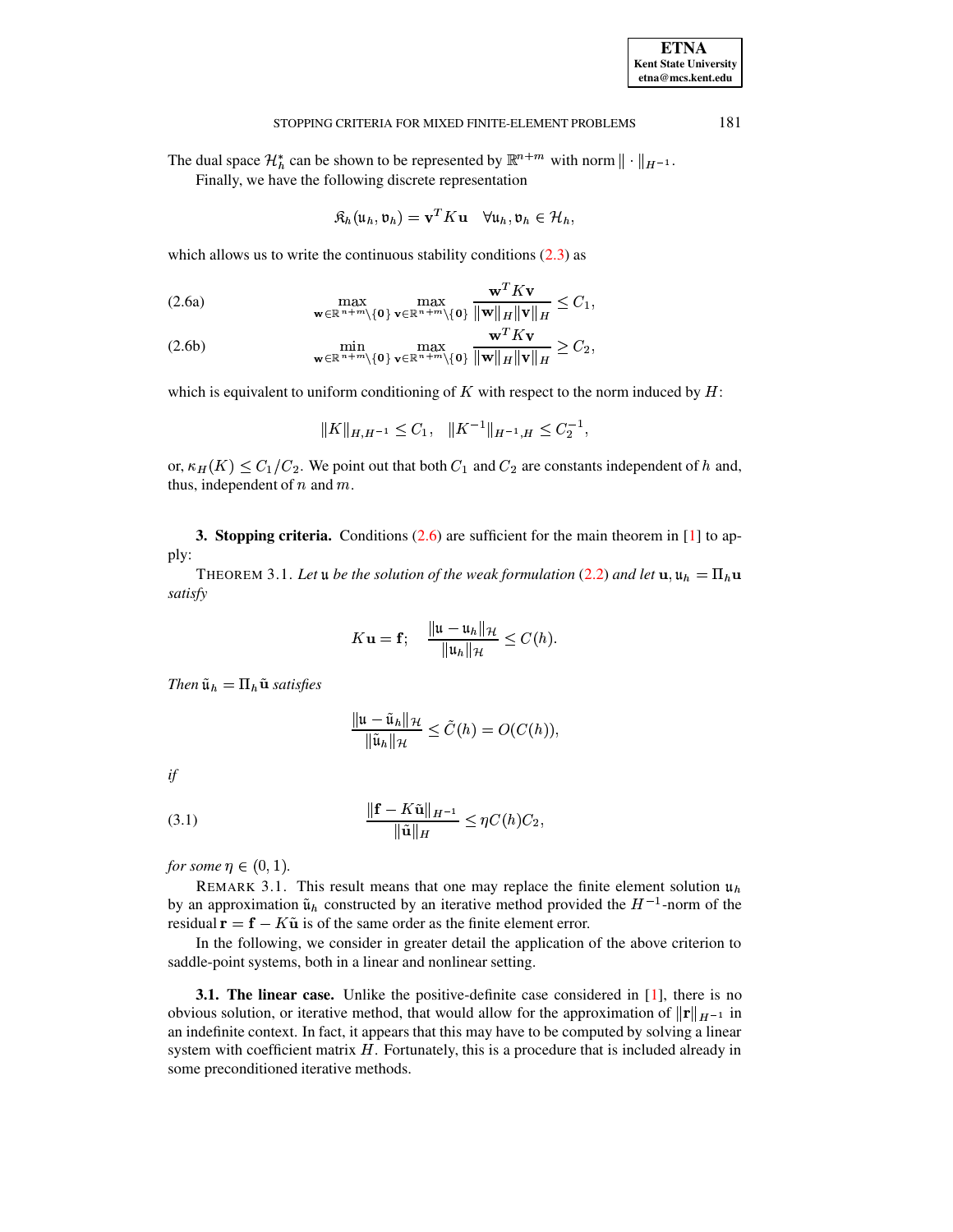**3.1.1. Symmetric indefinite problems.** It is an established fact that symmetric saddlepoint problems arising from the stable finite element discretization of a system of partial differential equations are rather amenable to iterative treatment in the sense that they come equipped with optimal preconditioners. We quote here a general result from  $[19]$  that expresses this fact.

<span id="page-4-0"></span>THEOREM 3.2. *Let* [\(2.6\)](#page-3-1) *hold. Then*

×<sup>ç</sup> ¸ <sup>Ö</sup> Q¸ <sup>×</sup> <sup>ç</sup> (3.2a) ÖÛ£Ü \

(3.2b)  $\|K^{-1}H\|_H = \|HK^{-1}\|_{H^{-1}} \leq C_2^{-1}.$ 

While the form of  $(3.2)$  is useful when we consider the nonsymmetric case, we note here that one can write the above bounds as a bound on the 2-norm condition number of  $K$ preconditioned centrally by the norm

$$
\kappa_2(H^{-1/2}KH^{-1/2})\leq \frac{C_1}{C_2}.
$$

This suggests that an iterative method such as the Minimum Residual method (MINRES) will converge in a number of steps independent of the size of the problem. Furthermore, the residual computed by this method is in fact measured in the right norm:  $\|\cdot\|_{H^{-1}}$ . Hence, one can easily incorporate in this approach bound  $(3.1)$ . This we carry out in our numerics section.

We note here that there is a significant amount of research devoted to the analysis of norm-based preconditioners for symmetric saddle-point problems and derivation of bounds of type [\(3.2\)](#page-4-0). Some of the problems considered come from ground-water flow applications[\[5,](#page-13-4) [6,](#page-13-5) [11,](#page-13-6) [16,](#page-14-3) [23,](#page-14-4) [25\]](#page-14-5), Stokes flow [\[9,](#page-13-7) [26,](#page-14-6) [24,](#page-14-7) [14,](#page-13-8) [10\]](#page-13-9), elasticity [\[15,](#page-14-8) [2,](#page-13-10) [18,](#page-14-9) [8,](#page-13-11) [20\]](#page-14-10), magnetostatics [\[21,](#page-14-11) [22\]](#page-14-12) etc.

<span id="page-4-2"></span>**3.1.2. Nonsymmetric indefinite problems.** While convergence of iterative methodsfor nonsymmetric problems is not fully understood, bounds such as [\(3.2\)](#page-4-0) are clearly attractive in a preconditioning context.

They guarantee that for  $H^{-1/2} K H^{-1/2}$  both the singular values and the absolute values of the eigenvalues are bounded from below and above. This means that the use of the norm as a preconditioner can be recommended also in the nonsymmetric case. The general approach, as suggested by the form of  $(3.2)$  is to employ an iterative solver in the  $H$ -inner product with left preconditioner  $H$ . The resulting algorithm is equivalent to employing an Euclidean inner-product and system matrix  $H^{-1/2}KH^{-1/2}$  and output a residual measured in the norm  $\Vert \cdot \Vert_{H^{-1}}$  which is what we want to monitor. We carry out this kind of procedure in the case of the Generalized Minimum Residual method (GMRES).

**3.2. The nonlinear case.** In the nonlinear case the approximation of the solutions by mixed or mixed-hybrid methods in combination with the linearization of the operator by a Newton method or a Picard approach, yields a sequence of finite dimensional problems of type [\(2.4\)](#page-2-1), generally nonsymmetric, each of which satisfy the stability conditions [\(2.6\)](#page-3-1). Writing the approximation of problem  $\mathcal{NSP}$  as

$$
\mathcal{F}(\mathbf{w})=0;
$$

<span id="page-4-1"></span>after linearization, we want to solve

(3.3)  $K_k \mathbf{w}_{k+1} = \mathbf{g}_k,$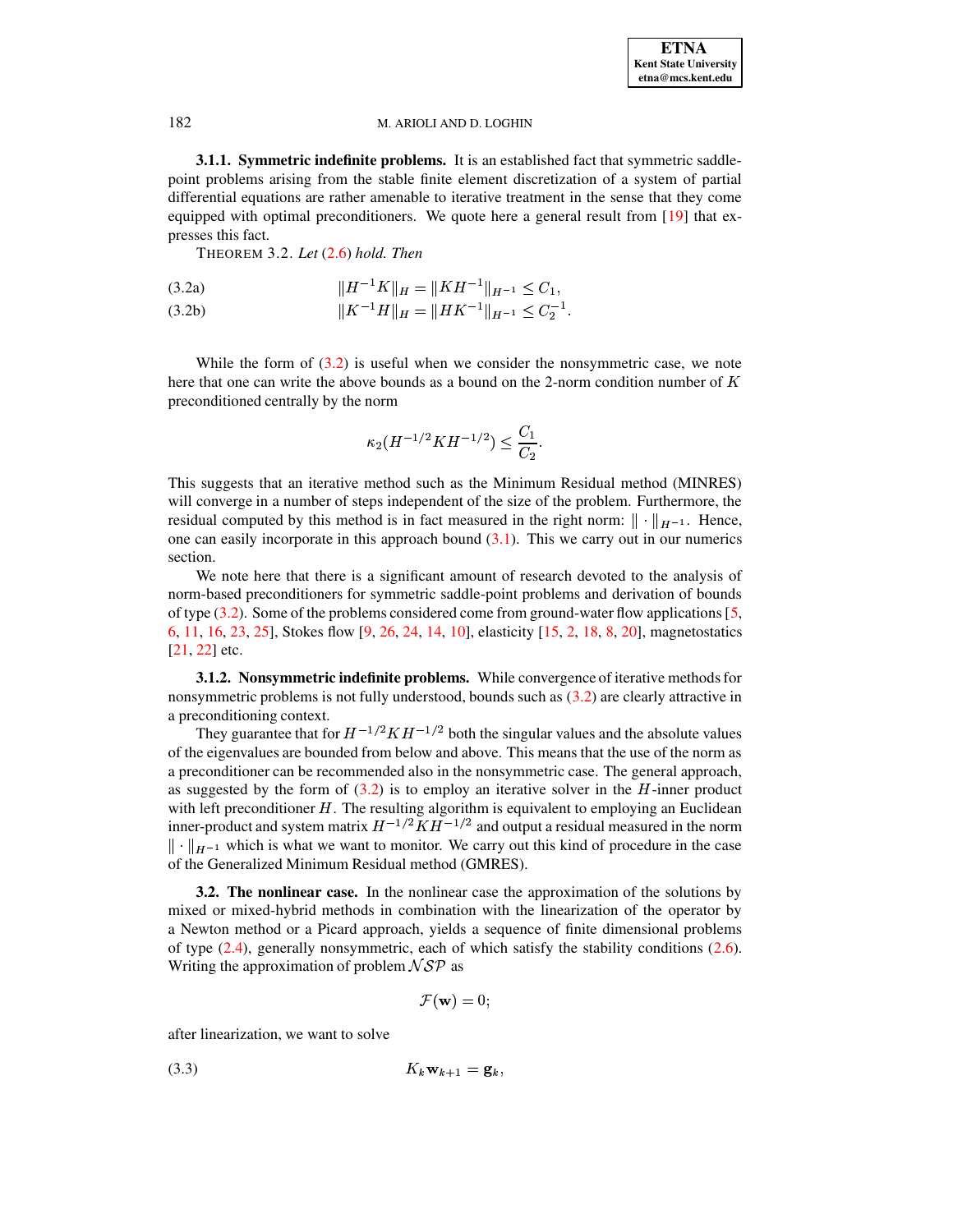where

$$
\mathbf{w}_{k+1} = \left( \begin{array}{c} \mathbf{u}_{k+1} \\ \mathbf{p}_{k+1} \end{array} \right) \quad \text{and} \quad \mathbf{g}_k = \left( \begin{array}{c} \mathbf{f}_k \\ 0 \end{array} \right).
$$

In practice, an inner-outer iteration process is the method of choice for large problems, with an inner linear solve, typically an iterative process, and an outer nonlinear update. A popular approach is the Newton-Krylov procedure, where the outer Newton iteration uses an inner iterative procedure of Krylov type to solve the linear system  $(3.3)$ . The efficiency of such methods relies on the choice of inner stopping criteria. This was recognized by Dembo et al. [\[12\]](#page-13-12). We review briefly their result and adapt it to the finite element context.

**3.2.1. Nonlinear stopping criteria.** Let us assume that we seek the solution of problem  $(3.3)$  via an iterative routine in which at every step j we compute or estimate a residual

<span id="page-5-1"></span><span id="page-5-0"></span>
$$
\mathbf{r}_j = \mathbf{g}_k - K_k \mathbf{w}_{k+1}^j.
$$

Since initially system [\(3.3\)](#page-4-1) approximates poorly the equation  $\mathcal{F}(\mathbf{w}) = 0$  one can compute only a coarse approximation to the solution  $w_{k+1}$ . As convergence of the outer iteration improves one would want to improve the quality of  $w_{k+1}$ . One way of achieving this is through the use of of the following inner stopping criterion [\[12\]](#page-13-12)

(3.4) 
$$
\frac{\|\mathbf{r}_j\|}{\|\mathcal{F}(\mathbf{w}_k)\|} \leq c \|\mathcal{F}(\mathbf{w}_k)\|^q.
$$

The norm employed in [\(3.4\)](#page-5-0) is general, though in practice the standard Euclidean norm is employed. This is wasteful in a finite element context. In particular, given the result of Theorem [3.1,](#page-3-3) we propose to evaluate the above criterion in the relevant norm  $\|\cdot\|_{H^{-1}}$ 

(3.5) 
$$
\frac{\|\mathbf{r}_j\|_{H^{-1}}}{\|\mathcal{F}(\mathbf{w}_k)\|_{H^{-1}}} \leq c \|\mathcal{F}(\mathbf{w}_k)\|_{H^{-1}}^q,
$$

Criterion  $(3.5)$  is to be combined with criterion  $(3.1)$ . Thus, while  $(3.1)$  is not satisfied, one employs at each nonlinear step an iterative method with criterion  $(3.5)$ . Moreover, the choice of c, q in [\(3.5\)](#page-5-1) needs to be related to  $C(h)$  in [\(3.1\)](#page-3-2). Thus, if the problem is large, one can compute a satisfactory solution in just a few iterations, without the need to attain a very small order for the nonlinear residual, which in a finite element context has no relevant meaning. A typical algorithm for solving  $(3.3)$  is outlined below:

$$
k = 0, \text{choose } \mathbf{w}_k, \mathbf{r}_k = -\mathcal{F}_k(\mathbf{w}_k) \text{ tol.out} := \eta C(h)C_2
$$
  
while  $\|\mathbf{r}_k\|_{H^{-1}} / \|\mathbf{w}_k\|_H > \text{tol-out}$   
 $\mathbf{w}^0 = \mathbf{w}_k, \mathbf{r}^0 = \mathbf{r}_k, \text{tol.in} := c \|\mathbf{r}^0\|_{H^{-1}}^q$   
 $\mathbf{w}^j = \text{GMRES}(K_k, \mathbf{g}_k, \mathbf{w}^0, \text{tol.in}, H)$   
 $k = k + 1, \mathbf{w}_k = \mathbf{w}^j, \mathbf{r}_k = -\mathcal{F}(\mathbf{w}_k)$ 

end while

where the iterative routine GMRES(E, b,  $x^0$ ,  $\text{tol}, H$ ) applied to a matrix E computes an approximate solution  $x^k$  such that

$$
\frac{\|\mathbf{b} - E\mathbf{x}^{k}\|_{H^{-1}}}{\|\mathbf{b} - E\mathbf{x}^{0}\|_{H^{-1}}} \leq \text{tol}.
$$

A GMRES routine which uses the  $H^{-1}$ -norm in its stopping criterion is a GMRES iteration in the  $H$ -inner product preconditioned from the left by  $H$  (cf. section [3.1.2\)](#page-4-2).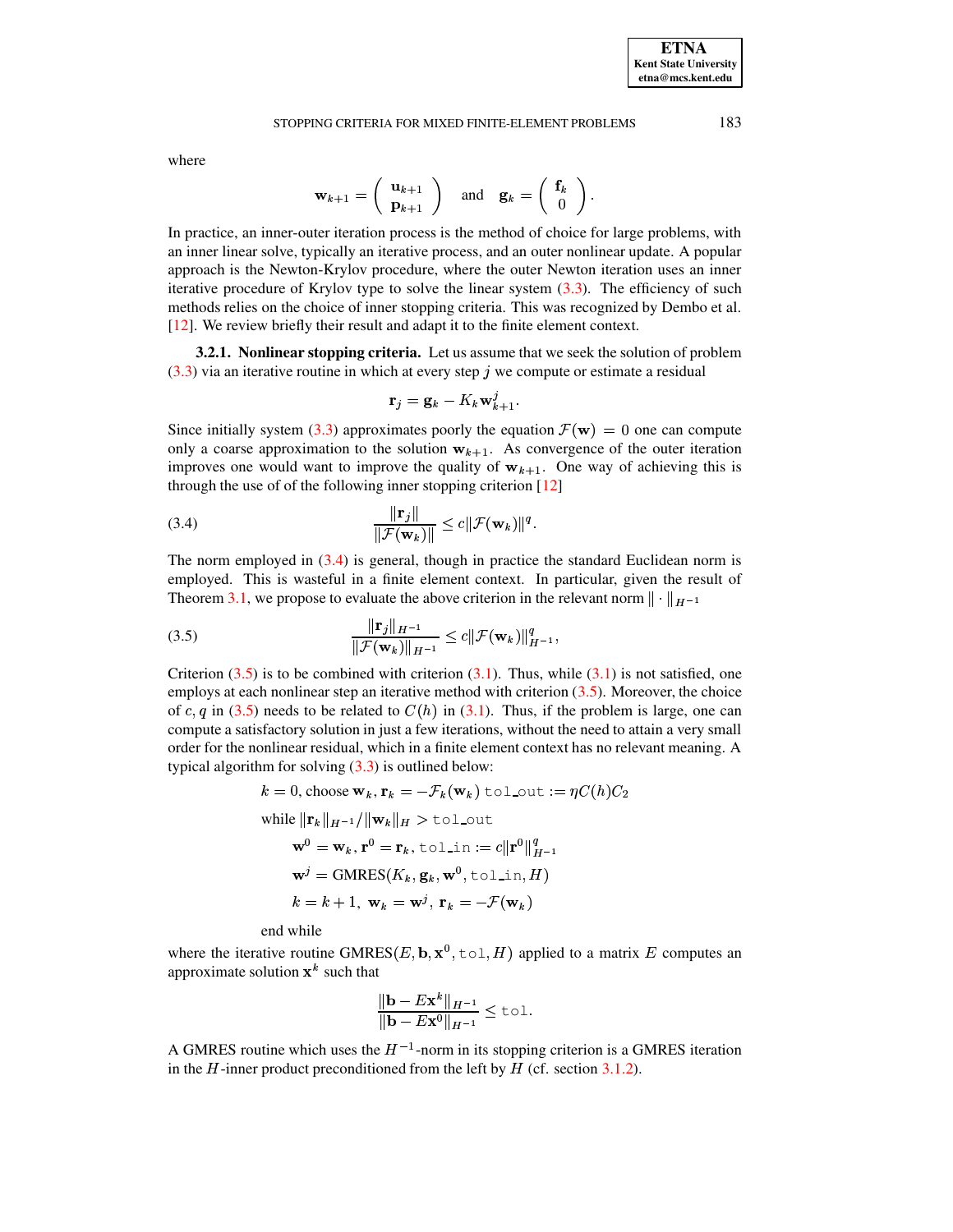<span id="page-6-2"></span>**3.2.2. 3-term GMRES.** It was shown in the positive-definite case in [\[1\]](#page-13-0) that the GM-RES method in the  $H$ -inner product with left preconditioner  $H$  is a three-term recurrence provided  $H$  is the symmetric part of  $K$ . In this case, the preconditioned system matrix is a normal matrix

$$
H^{-1/2}KH^{-1/2} = I + S,
$$

where  $S$  is a skew-symmetric matrix. Such an implementation of GMRES is storage-free, a desirable feature in an iterative solver. One would naturally want to extend this to the indefinite case, particularly for the case where we have to solve a long sequence of problems of type [\(3.3\)](#page-4-1). We show how this can be achieved for a class of nonlinear saddle-point problems. Let  $K_k$  in [\(3.3\)](#page-4-1) have the form

$$
K_k = \left( \begin{array}{cc} A_k & B_k^T \\ B_k & 0 \end{array} \right),
$$

where  $A_k$  are nonsymmetric positive-definite for all k, a standard assumption for a great variety of problems. Let us replace the sequence of problems  $(3.3)$  with the following sequence

<span id="page-6-0"></span>(3.6) 
$$
\begin{pmatrix} A_k & B_k^T \ B_k & -\tau M \end{pmatrix} \begin{pmatrix} \mathbf{u}_{k+1} \\ \mathbf{p}_{k+1} \end{pmatrix} = \begin{pmatrix} \mathbf{f}_k \\ -\tau M \mathbf{p}_k \end{pmatrix},
$$

where  $\tau > 0$  and M is a symmetric and positive definite matrix. It is easy to see that this sequence converges to the same solution provided  $\tau$  is sufficiently small; in fact, we require  $\tau \leq \rho(M^{-1}BA_k^{-1}B^T).$  $B^T$ ).

Multiplying the second set of equations by minus one, equation  $(3.6)$  becomes

(3.7) 
$$
\begin{pmatrix} A_k & B_k^T \ -B_k & \tau M \end{pmatrix} \begin{pmatrix} \mathbf{u}_{k+1} \\ \mathbf{p}_{k+1} \end{pmatrix} = \begin{pmatrix} \mathbf{f}_k \\ \tau M \mathbf{p}_k \end{pmatrix},
$$

and thus one can split the system matrix into a symmetric (positive-definite) and anti-symmetric part

<span id="page-6-1"></span>the contract of the contract of the

$$
\left(\begin{array}{cc}A_k&B_k^T\\-B_k&\tau M\end{array}\right)=\left(\begin{array}{cc}L_k&0\\0&\tau M\end{array}\right)+\left(\begin{array}{cc}S_k&B_k^T\\-B_k&0\end{array}\right).
$$

It is clear now that the three-term GMRES method devised for the scalar case [\[1\]](#page-13-0) will work also in this case, provided we precondition the above matrix centrally with the Hermitian part  $H_k$  of the modified matrix  $K_k$ 

$$
H_k=\left(\begin{array}{cc}L_k&0\\0&\tau M\end{array}\right).
$$

Residual convergence will then be automatically measured in the norm

$$
\|\mathbf{v}\|_{H^{-1}_k}^2=\|\mathbf{v}_1\|_{L^{-1}_k}^2+\tau^{-1}\|\mathbf{v}_2\|_{M^{-1}}^2.
$$

It is clear that M will be chosen to be Q, while  $L_k$  will be in general equivalent to V, when not identically equal to it. Thus, during the Arnoldi process, one can monitor strictly the  $H^{-1}$ -norm of the residual. Numerical experiments indicate that the method does not affect the convergence rate of the outer iteration for  $\tau$  sufficiently small, the advantage being that one can employ a short-term recurrence for the inner iteration.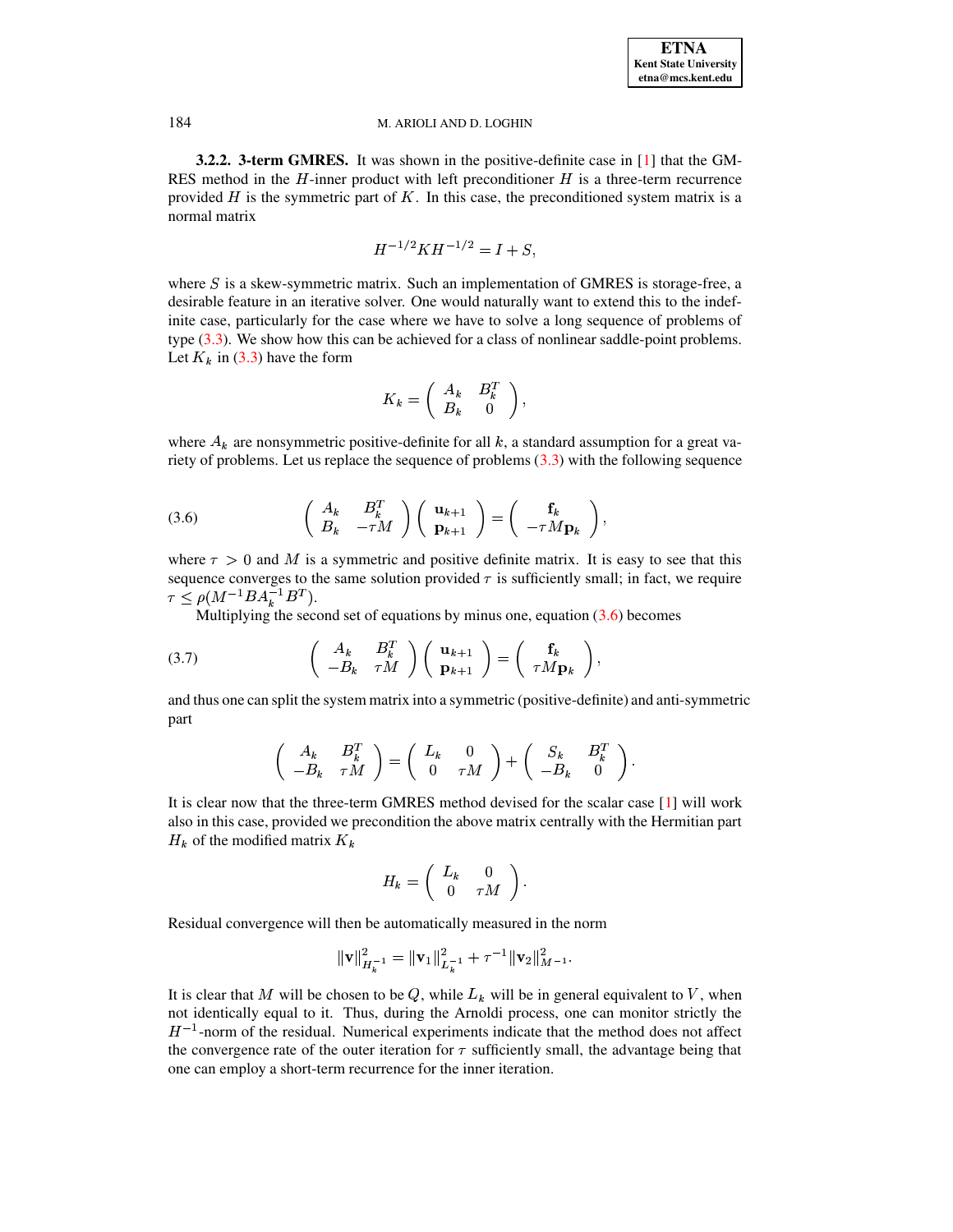# **4. Experiments.**

<span id="page-7-0"></span>**4.1. Test problems.** We used two test problems suggested in [\[4\]](#page-13-13). The first is Stokes flow in the unit square while the second is 2D Navier-Stokes flow in a cavity, which tries to mimic the behaviour of the driven-cavity flow. Note that the former is a symmetric linear problem while the latter is a nonsymmetric nonlinear system. The problems we solved are

(4.1a) 
$$
-\Delta \vec{u} + \nabla p = \mathbf{f} \qquad \text{in } \Omega,
$$

$$
\operatorname{div}\vec{u} = 0 \qquad \text{in } \Omega,
$$

$$
\vec{u}(\mathbf{x}) = \vec{u}^*(\mathbf{x}) \qquad \text{on } \Gamma,
$$

<span id="page-7-1"></span>and

(4.2a) 
$$
-\varepsilon \Delta \vec{u} + (\vec{u} \cdot \nabla) \vec{u} + \nabla p = \mathbf{f} \qquad \text{in } \Omega,
$$

div >zQ (4.2b) in ´

$$
\vec{u}(\mathbf{x}) = \vec{u}^*(\mathbf{x}) \qquad \text{on } \Gamma,
$$

both of which have the solution  $(\vec{u}^*, p^*) = (u^*, v^*, p^*)$  given by

$$
u^*(x,y) = -\frac{R_2}{2\pi} q_0(R_2, y) (1 - \cos 2\pi q(R_1, x)) \sin 2\pi q(R_2, y),
$$
  
\n
$$
v^*(x,y) = \frac{R_1}{2\pi} q_0(R_1, x) (1 - \cos 2\pi q(R_2, y)) \sin 2\pi q(R_1, x),
$$
  
\n
$$
p^*(x,y) = R_1 R_2 q_0(R_1, x) q_0(R_2, y) \sin 2\pi q(R_1, x) \sin 2\pi q(R_2, y),
$$

where

$$
q(R,t) = \frac{e^{Rt} - 1}{e^R - 1}, \quad q_0(R,t) = \frac{e^{Rt}}{e^R - 1},
$$

<span id="page-7-3"></span>and  $R_1, R_2$  are two real constants that can be used to modify the flow behavior. The pressure satisfies

$$
\int_{\Omega} p^* \mathrm{d} \mathbf{x} = 0,
$$

and this is the type of condition one can use to ensure that equations  $(4.2)$  have a unique solution.

The problem used in our tests corresponds to the choice  $R_1 = 0.1, R_2 = 4.2$ . Streamlines and pressure plots for these values of  $R_1, R_2$  are given in Fig. [4.1.](#page-8-0)

We solved  $(4.1)$ ,  $(4.2)$  using the discrete mixed formulation  $(2.4)$  where the space  $\mathcal{H}_h \subset \mathcal{H}$  with  $\mathcal{H} = H_0^1(\Omega) \times L^2(\Omega)$ . In particular, we chose to work with the norm

$$
\|\mathfrak{v}\|_{\mathcal{H}}^2=\varepsilon|\vec{v}|_1^2+\|q\|_{L^2(\Omega)}^2,
$$

where  $\mathfrak{v}=(\vec{v},q)$  and

$$
|\vec{v}(\mathbf{x})|_{H^1_0(\Omega)}=|\vec{v}(\mathbf{x})|_1=\left(\sum_{|\alpha|=1}\int_{\Omega}\left|D^{\alpha}\vec{v}(\mathbf{x})\right|^2\mathrm{d}\mathbf{x}\right)^{1/2}.
$$

Our discrete spaces  $V_h$ ,  $Q_h$  were finite element spaces spanned by quadratic basis functions in the case of the velocity space and linear basis functions in the case of the pressure space. We employed isotropic meshes created by a general mesh generator.

<span id="page-7-2"></span>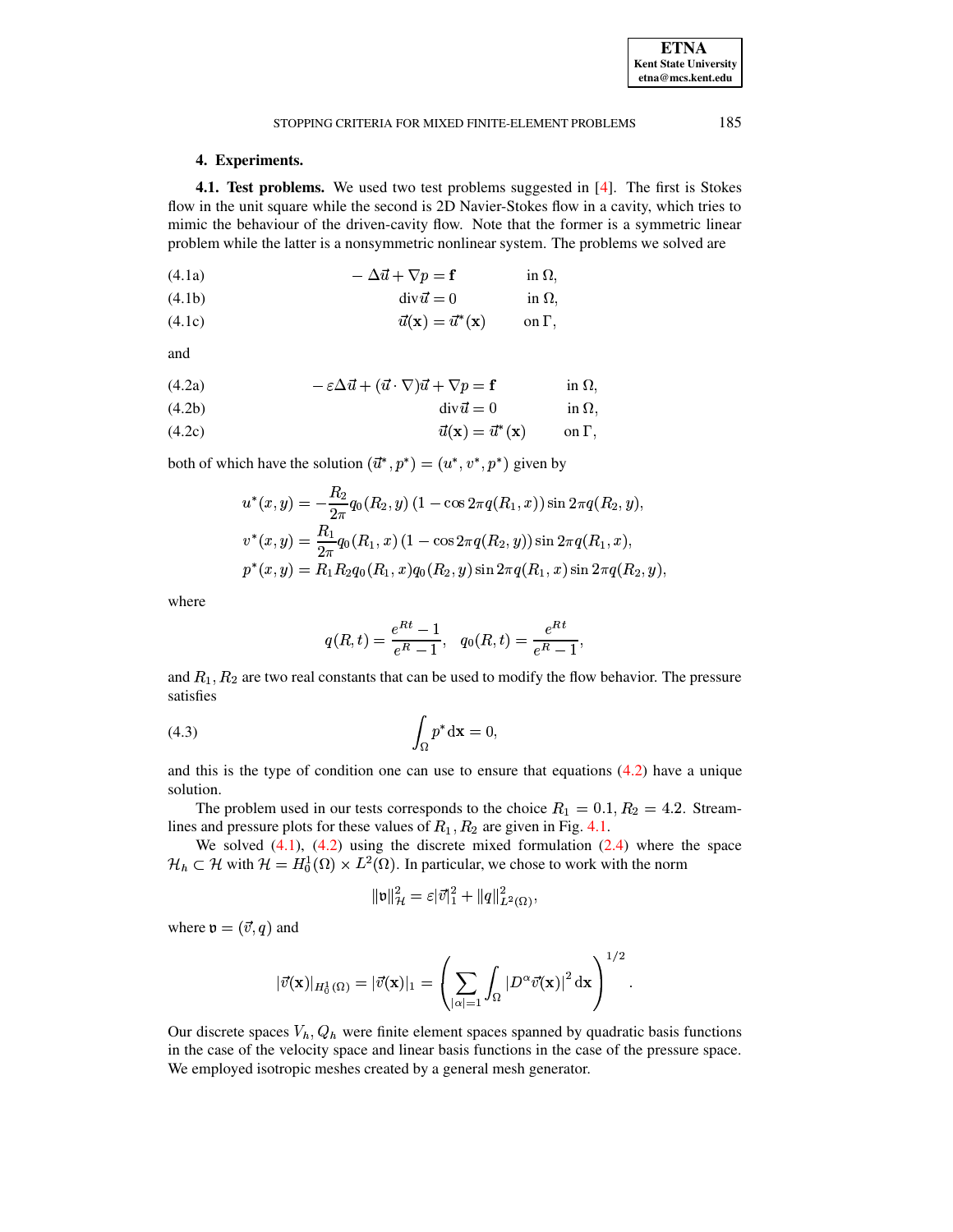

<span id="page-8-0"></span>FIG. 4.1. *Exact solution for*  $R_1 = 0.1, R_2 = 4.2$ .

**4.2. The linear case.** We chose to compare the stopping criterion [\(3.1\)](#page-3-2) with both the exact finite element error and interpolation error measured in the norms inherited by the problem. We computed

(i) FE: the relative errors between the solution at step  $k$  and the exact continuous solution of either  $(4.1)$  or  $(4.2)$ 

$$
FE:=\frac{\|{\mathfrak{u}}-{\mathfrak{u}}_h^k\|_{\mathcal{H}}}{\|{\mathfrak{u}}_h^k\|_{\mathcal{H}}},
$$

(ii) FIE: the relative interpolation errors involving the interpolant  $\mathfrak{u}^I$  of  $\mathfrak{u}$ .

$$
FIE:=\frac{\|\mathfrak{u}^I-\mathfrak{u}_h^k\|_{\mathcal{H}}}{\|\mathfrak{u}_h^k\|_{\mathcal{H}}},
$$

(iii) HINV: the  $H^{-1}$ -norm criterion [\(3.1\)](#page-3-2) with  $C_2$  estimated on a coarse mesh

$$
HINV:=\frac{\|\mathbf{f}-K\mathbf{u}^{k}\|_{H^{-1}}}{\|\mathbf{u}^{k}\|_{H}}=\frac{\|\mathbf{r}^{k}\|_{H^{-1}}}{\|\mathbf{u}^{k}\|_{H}},
$$

(iv) the standard 2-norm stopping criterion  $\|\mathbf{r}^k\|/\|\mathbf{r}^0\|$ .  $^{\circ}$   $\parallel$ .

We first display in Fig. [4.2](#page-9-0) the results for MINRES preconditioned with the norm in the case of the Stokes problem. In Fig. [4.2](#page-9-0) (a) we plot the value of the global error while in Figs.  $4.2$  (b), (c), and (d), we plot the values of FE, FIE, HINV, and 2-norm of the residual for each one of the components of the velocity and the pressure, which in this case appear distributed unevenly. The pressure component provides the largest error, while the velocity components appear to converge faster. This will not be the case for the nonsymmetric example. Moreover, the interpolation error seems to be higher than the energy in the case of the pressure and this is also reflected globally. Our guess is that this is to do with imposing condition [\(4.3\)](#page-7-3) numerically. We remark here that Theorem [3.1](#page-3-3) is only applicable to the global solution  $\mathfrak{w}=(u,v,p)$  and there is no reason to expect that the criterion should work componentwise.

We also examined the convergence of the symmetrically norm-preconditioned GMRES applied to the Navier-Stokes problem. More precisely, we computed the solution to the nonlinear problem using a Picard iteration, but displayed only the results corresponding to the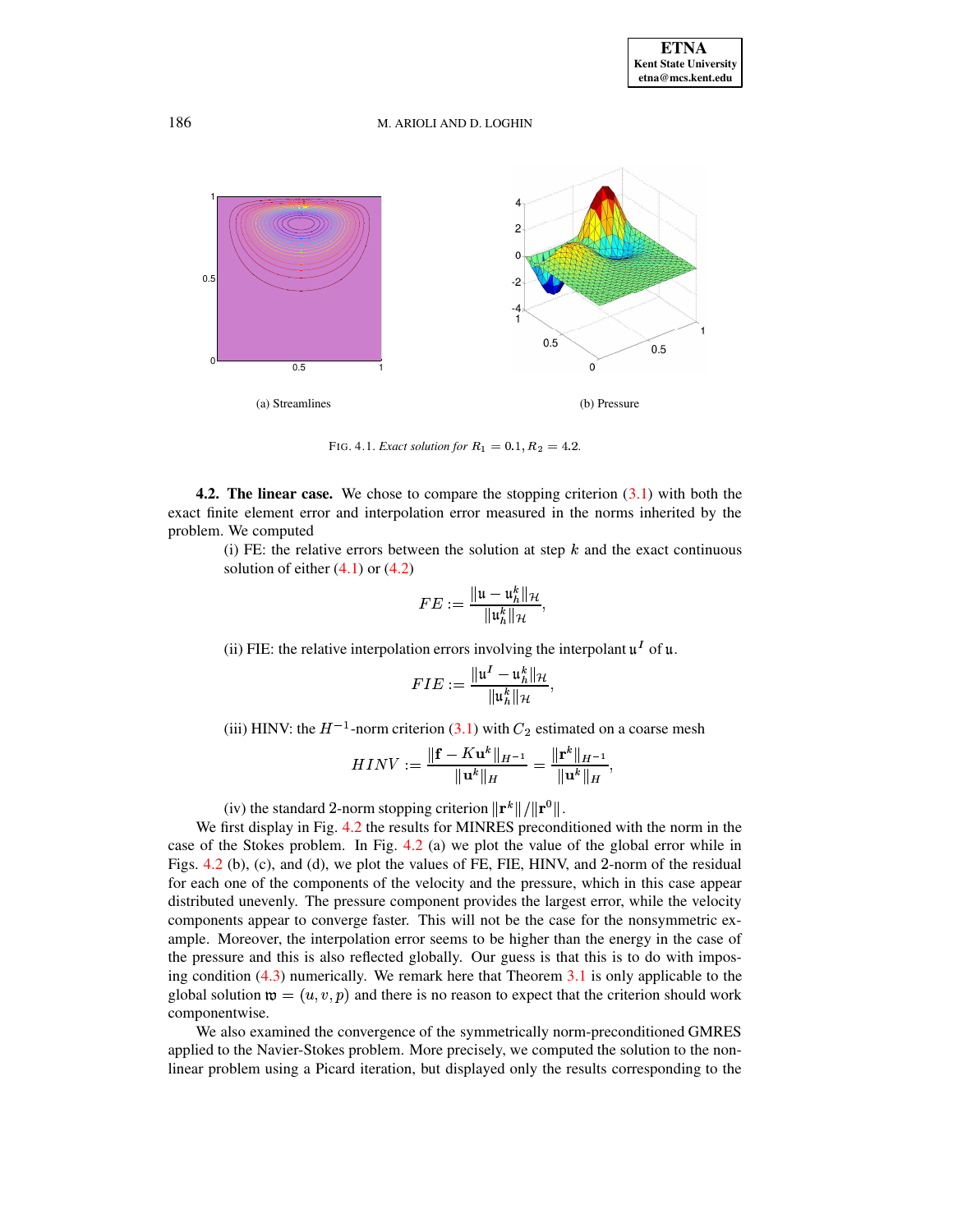last linear system solve. As before, the convergence can be examined globally or separately for the different components of the solution. These curves are shown in Figs. [4.3](#page-10-0) and [4.4](#page-11-0) for two values of the diffusion parameter:  $\varepsilon = 0.1$ , and  $\varepsilon = 0.01$ . Again, the criterion works fine; moreover, it seems that in this case, the component convergence can be described by components of our criterion, a feature which did not work for MINRES. More precisely, plots (b), (c), and (d) seem to indicate that velocity and pressure residuals can provide respective bounds for the velocity and pressure forward errors.

**4.3. The nonlinear case.** In this section, we present the results for the fully nonlinear Navier-Stokes problem [\(4.2\)](#page-7-1).

First, we show the simple run of unpreconditioned GMRES as a solver for the Picard iteration applied to the nonlinear problem [\(4.2\)](#page-7-1). The Picard iteration takes the form [\(3.3\)](#page-4-1), but we used the modified iteration  $(3.7)$ , in order to both exhibit its convergence properties and highlight the relevance of our stopping criteria.

The choice  $c = 10^{-1}$ ,  $q = 1/4$  in [\(3.4\)](#page-5-0) does not affect the number of nonlinear iterations in our tests. Note that the norm in  $(3.4)$  is the Euclidean one. The purpose of this criterion, as





(b) Component *u* convergence



<span id="page-9-0"></span>FIG. 4.2. *Convergence criteria for preconditioned MINRES.*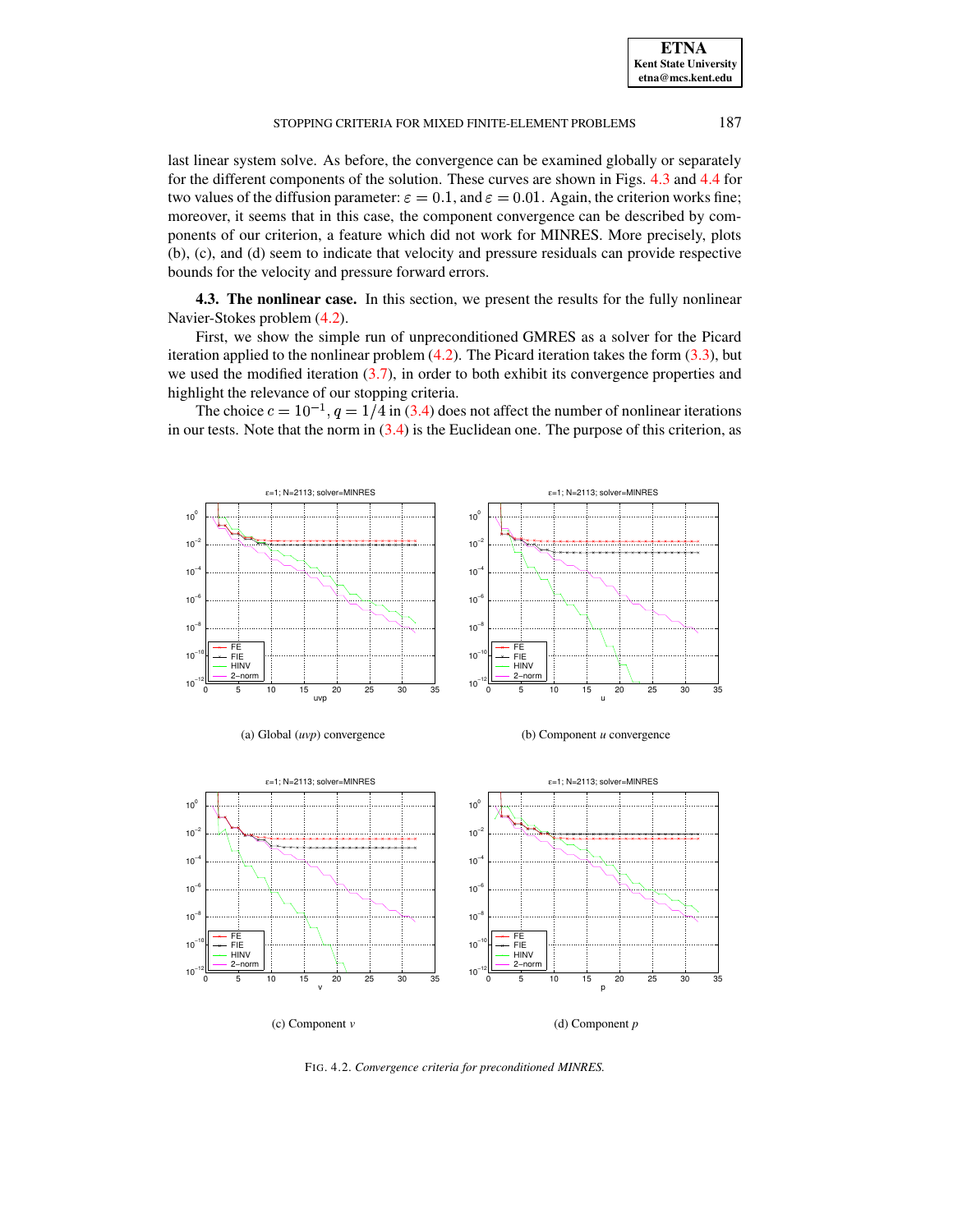described in [\[12\]](#page-13-12) is to make GMRES work hard only when it matters (i.e., when the residual is sufficiently small).

The nonlinear convergence history is displayed in Fig. [4.5.](#page-11-1) More precisely, the 2-norm of the residuals  $\mathbf{r}_k$ , concatenated from all nonlinear iterations (7 in this case) is plotted together with the energy-error and the  $H^{-1}$ -norm of the residual, which is computed exactly for illustration purposes. Of course, in the case of unpreconditioned GMRES it is not clear how one could derive an approximation for  $||\mathbf{r}||_{H^{-1}}$ , except through direct computation.

The errors are of the order  $10^{-3}$  for the velocities and  $10^{-2}$  for the pressure (given solutions of order one), which indeed are of the order of the FEM error.

In Fig. [4.6](#page-12-0) we display the convergence of the 3-term GMRES method in the last Picard step of the nonlinear iteration of type  $(3.7)$  using the Hermitian part to symmetrically precondition the system. We point out that the choice  $\tau = 10^{-2}$  in [\(3.6\)](#page-6-0) did not change the number of nonlinear iterations.

Finally, we present the results obtained using the 3-term GMRES algorithm suggested in Section [3.2.2](#page-6-2) for solving the full nonlinear problem.





(b) Component *u* convergence



<span id="page-10-0"></span>FIG. 4.3. *Convergence criteria for symmetrically preconditioned GMRES for*  $\varepsilon = 0.1$ *.*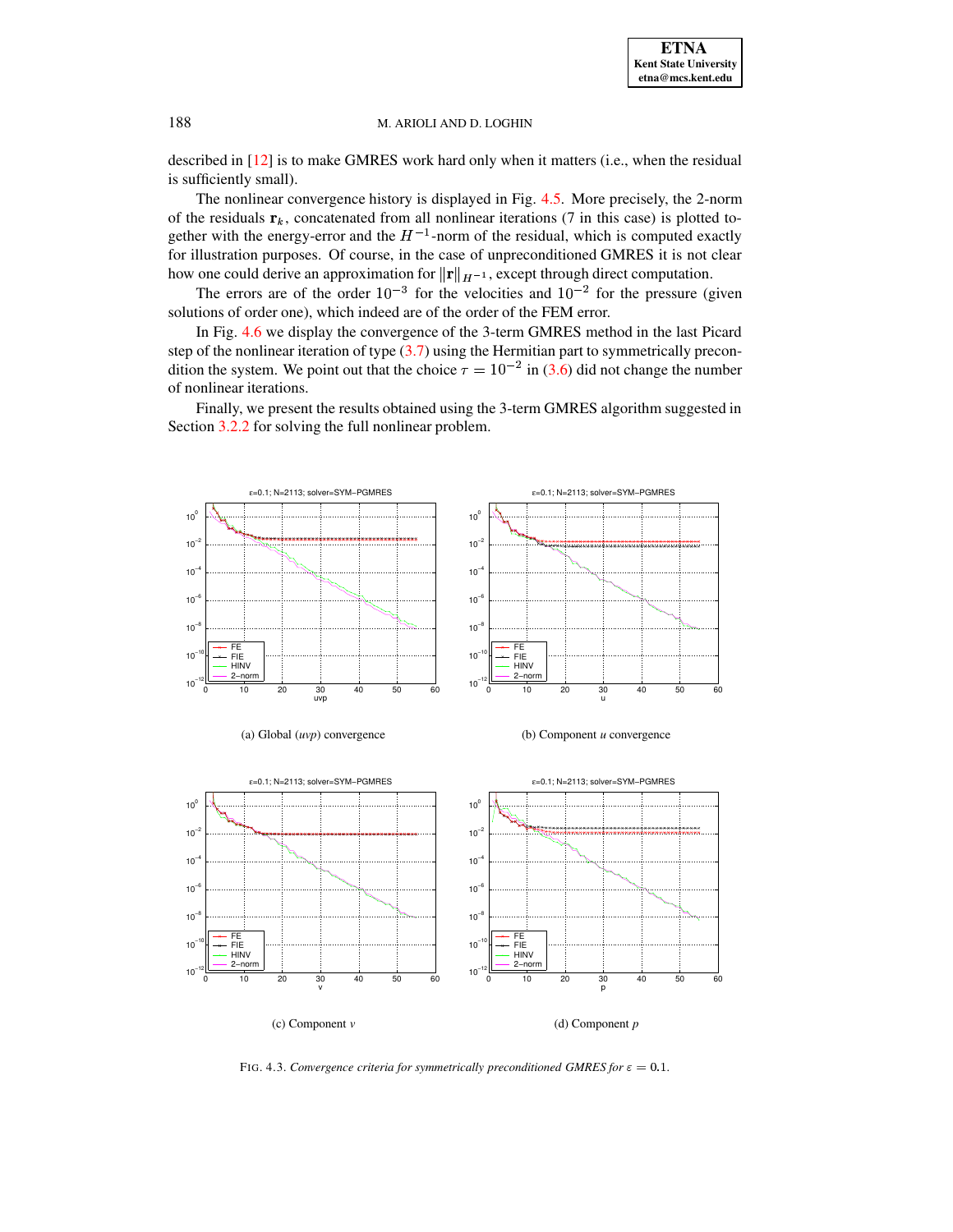**ETNA Kent State University etna@mcs.kent.edu**

# STOPPING CRITERIA FOR MIXED FINITE-ELEMENT PROBLEMS 189





<span id="page-11-0"></span>FIG. 4.4. *Convergence criteria for symmetrically preconditioned GMRES for*  $\varepsilon = 0.01$ *.* 



<span id="page-11-1"></span>FIG. 4.5. *Nonlinear convergence criterion* [\(3.5\)](#page-5-1) *vs standard 2-norm criterion for unpreconditioned GMRES in the case*  $\varepsilon = 0.1$ *.*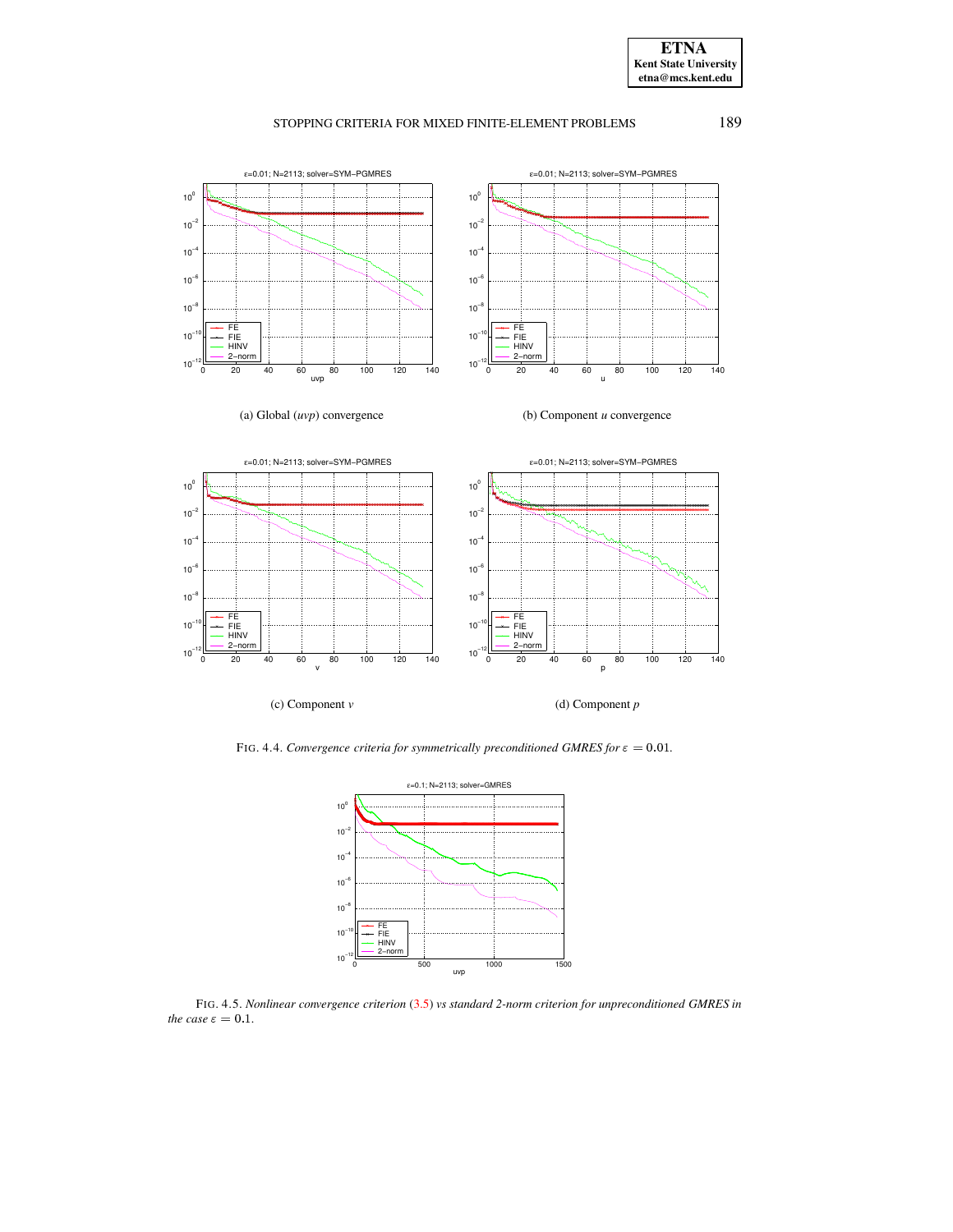

FIG. 4.6. *Convergence criteria for symmetrically preconditioned 3-term GMRES.*

<span id="page-12-0"></span>

<span id="page-12-1"></span>FIG. 4.7. *Convergence criteria for the full nonlinear problem using symmetrically-preconditioned GMRES-Picard*

First, we note that different choices of  $c, q$  will lead to different nonlinear convergence curves. We present a typical example in Fig. [4.7](#page-12-1) (with  $c = 1, q = 0.5$ ) and highlight con-vergence properties for several choices of parameters in Tables [4.1](#page-13-14) and [4.2.](#page-13-15) In particular, we chose to work with  $c = c(h)$ , for three values of q. We set tol out $= 10^{-6}$  and highlighted the number of iterations needed for this "classic" criterion compared with that suggested in the algorithm above where tol out  $\eta C(h)C_2$ . We worked with  $\eta = C_2 = 1$  and  $C(h) = h^2$  for  $\varepsilon = 0.1$  and  $C(h) = h^{3/2}$  for  $\varepsilon = 0.01$ ; we note that this leads to a robust stopping criterion which we highlight in the vertical lines across the convergence curves in Fig. [4.7.](#page-12-1) As expected, a small value of  $c = c(h)$  leads to best performance in the  $H^{-1}$ norm. In particular, the GMRES-Picard algorithm is most wasteful when we attempt to solve each iteration to the full FEM error level, i.e., when  $c(h) = h^2$ . On the other hand, when  $c(h) = h^{1/2}$ , the convergence is relatively robust with respect to the q parameter.

**5. Conclusion.** We showed how the results described in [\[1\]](#page-13-0) can be used and extended in the framework of mixed and mixed-hybrid finite-element approximation of partial differential equation systems in saddle-point form.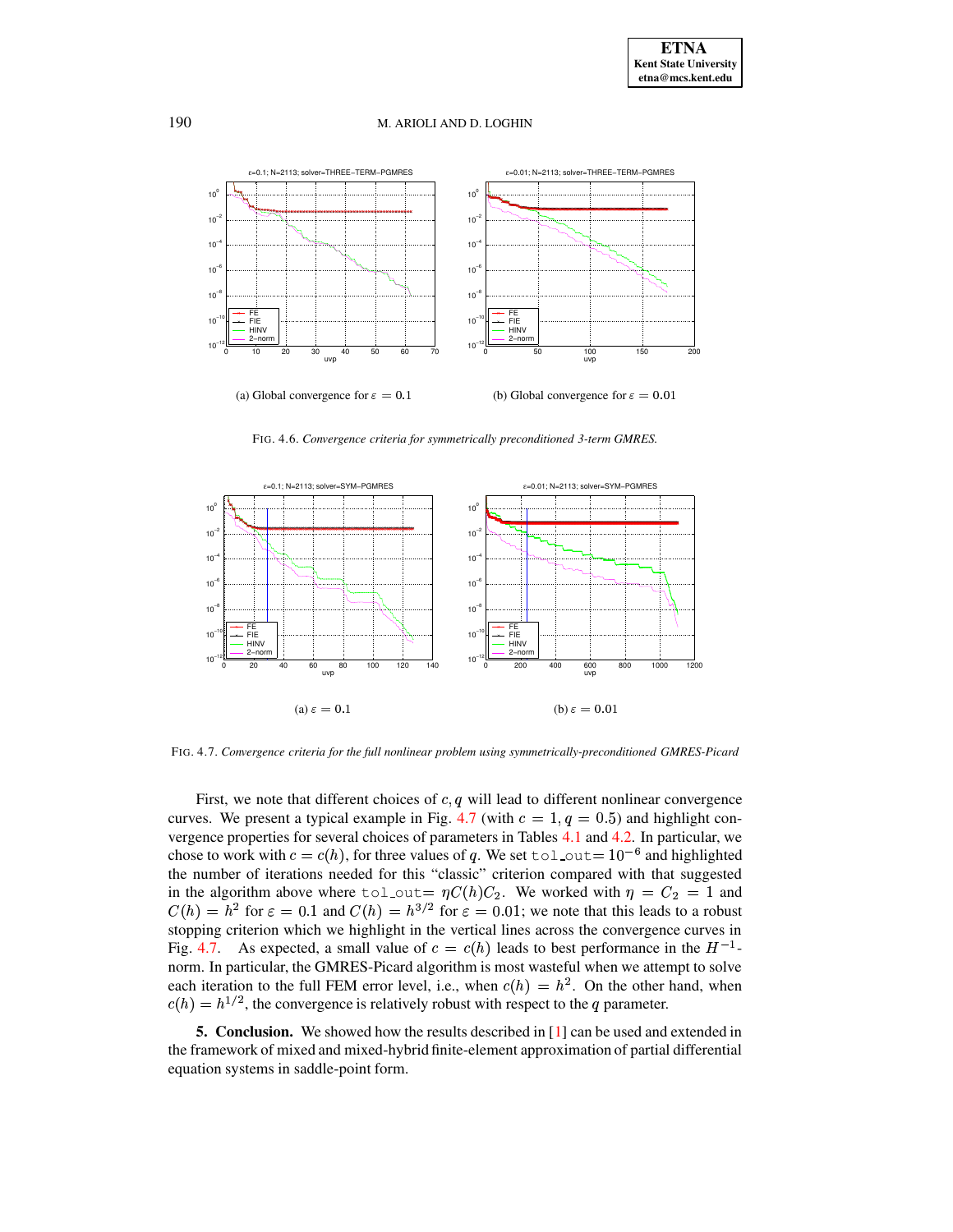### **ETNA Kent State University etna@mcs.kent.edu**

#### STOPPING CRITERIA FOR MIXED FINITE-ELEMENT PROBLEMS 191

TABLE 4.1

<span id="page-13-14"></span>*Total number of preconditioned GMRES iterations for the full nonlinear solution of our test problem with*  $\varepsilon = 0.1$  *using both the classic* (12) *and dual stopping criteria* 

|                 | $q = 0.25$ |         | $q = 0.5$ |         | $q = 0.75$ |         |
|-----------------|------------|---------|-----------|---------|------------|---------|
|                 | dual       | classic | dual      | classic | dual       | classic |
|                 |            | 83      | 30        | 125     |            | 175     |
|                 |            | 112     | 33        | 155     | 37         | 199     |
| $\frac{h}{h^2}$ |            | 170     | 49        | 215     |            | 257     |

TABLE 4.2

<span id="page-13-15"></span>*Total number of preconditioned GMRES iterations for the full nonlinear solution of our test problem with*  $\varepsilon = 0.01$  *using both the classic* (12) *and dual stopping criteria* 

|                 |     |             | $q = 0.25$   $q = 0.5$ |                                                 | $q = 0.75$ |      |
|-----------------|-----|-------------|------------------------|-------------------------------------------------|------------|------|
|                 |     |             |                        | $c(h) =$ dual classic dual classic dual classic |            |      |
| $h^{1/2}$       | 229 |             | 309                    | 1440                                            | 405        | 1928 |
| $\frac{h}{h^2}$ | 317 | 914<br>1261 | 405                    | 1754                                            | 495        | 2205 |
|                 | 544 | 1949        | 1635                   | 2385                                            | $\mid$ 722 | 2747 |

Moreover, we described how the dual norm of the residual can be easily used within classical Krylov methods to obtain reliable and efficient stopping criteria.

Finally, we described how to generalize these techniques to the nonlinear case, thus obtaining a considerable gain in efficiency. In particular, we showed how the use of the dual norm of the residual (essentially, the energy norm of the error) can be successfully combined with a short term recurrence GMRES in order to solve nonlinear saddle-point problems such as Navier-Stokes equations.

#### **REFERENCES**

- <span id="page-13-0"></span>[1] M. ARIOLI, D. LOGHIN, AND A. WATHEN, *Stopping criteria for iterations in finite-element methods*, Numer. Math., 99 (2005), pp. 381–410.
- <span id="page-13-10"></span>[2] D. N. ARNOLD, R. S. FALK, AND R. WINTHER, *Preconditioning discrete approximations of the Reissner-Mindlin plate model*, RAIRO Model. Math. Anal. Numer., 31 (1997), pp. 517–557.
- <span id="page-13-13"></span><span id="page-13-3"></span>[3] I. BABUSˇ KA, *Error bounds for finite element methods*, Numer. Math., 16 (1971), pp. 322–333.
- [4] S. BERRONE, *Adaptive discretization of stationary and incompressible navier–stokes equations by stabilized finite element methods*, Comput. Meth. Appl. Engrg., 190 (2001), pp. 4435–4455.
- <span id="page-13-4"></span>[5] J. H. BRAMBLE AND J. E. PASCIAK,*A preconditioning technique for indefinite systems resulting from mixed approximations of elliptic problems*, Math. Comp., 50 (1988), pp. 1–17.
- <span id="page-13-5"></span><span id="page-13-1"></span>[6] , *Iterative techniques for time dependent Stokes problems*, Comput. Math. Applic., 33 (1997), pp. 13– 30.
- <span id="page-13-11"></span>[7] F. BREZZI AND M. FORTIN, *Mixed and Hybrid Finite Element Methods*, Springer-Verlag, Berlin, 1991.
- [8] B. M. BROWN, P. K. JIMACK, AND M. D. MIHAJLOVIC,*An efficient direct solver for a class of mixed finite element problems*, Appl. Numer. Math., 38 (2000), pp. 1–20.
- <span id="page-13-7"></span>[9] J. CAHOUET AND J. P. CHABARD, *Some fast* <sup>m</sup>*D finite element solvers for the generalized Stokes problem*, Internat. J. Numer. Methods Fluids, 8 (1988), pp. 869–895.
- <span id="page-13-9"></span>[10] H. H. CHEN AND J. C. STRIKWERDA, *Preconditioning for regular elliptic systems*, SIAM J. Num. Anal., 37 (1999), pp. 131–151.
- <span id="page-13-6"></span>[11] Z. CHEN, R. E. EWING, AND R. LAZAROV, *Domain decomposition algorithms for mixed methods for second order elliptic problems*, Math. Comp., 65 (1996), pp. 467–490.
- <span id="page-13-12"></span>[12] R. S. DEMBO, S. C. EISENSTAT, AND T. STEIHAUG, *Inexact Newton methods*, SIAM J. Numer. Anal., 19 (1982), pp. 400–408.
- <span id="page-13-2"></span>[13] L. DEMKOWICZ, *Babuska ˇ* <sup>n</sup> *Brezzi ??*, Tech. Rep. 06-08, ICES, University of Texas at Austin, 2006. <http://www.ices.utexas.edu/research/reports/2006/0608.pdf>
- <span id="page-13-8"></span>[14] B. FISCHER, A. J. WATHEN, AND D. J. SILVESTER, *The convergence of iterative solution methods for*